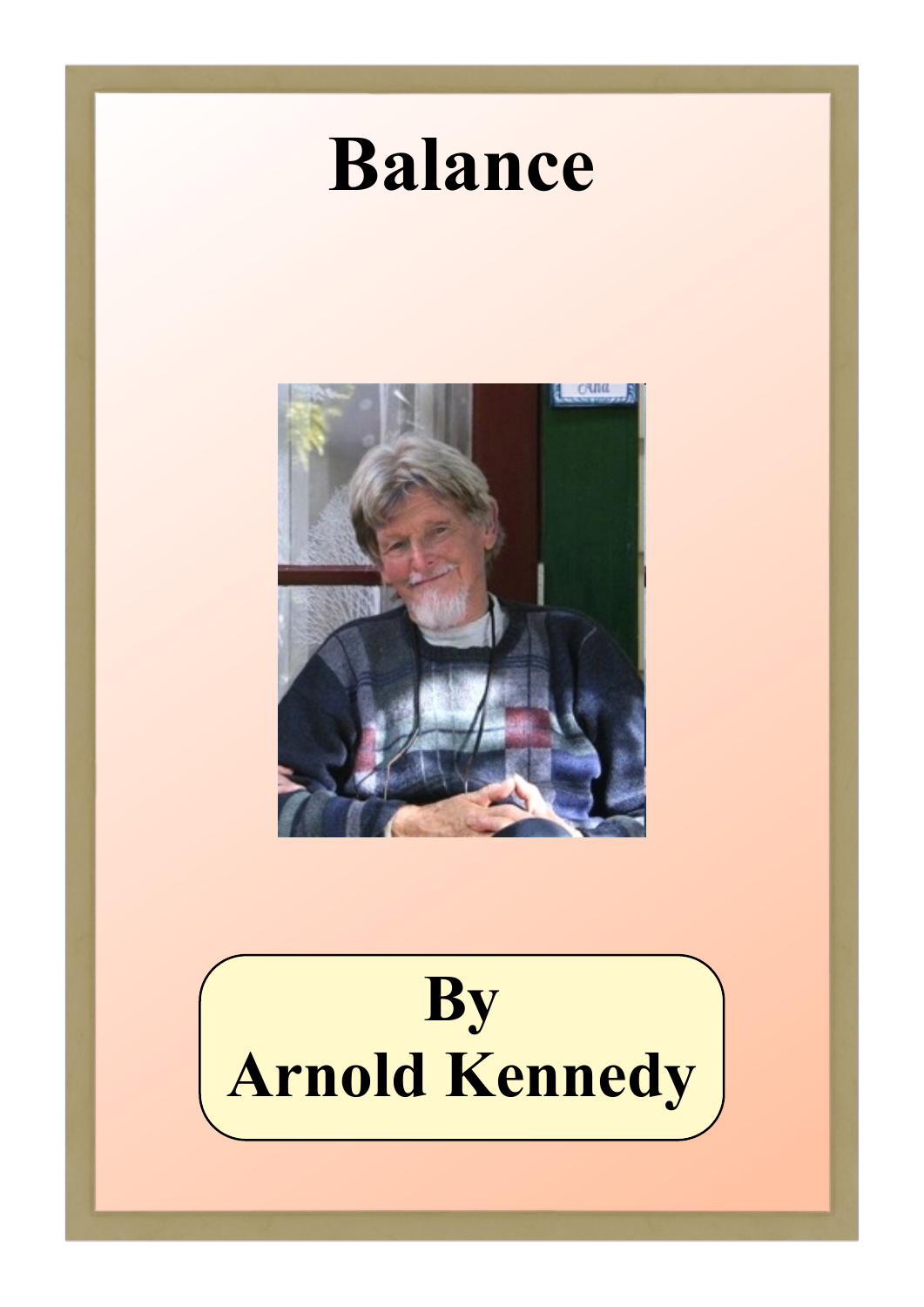#### **BALANCE Arnold Kennedy**

**THEN, AS A NEW CHRISTIAN**, I heard a Pastor praying that a person might be given wisdom and balance, I had no real understanding he might have meant by "balance". At that time I thought he was talking only in terms of human behaviour. I had some understanding about physical balance, balanced states of physical equilibrium, about gymnasts needing good balance, of what happens when credits and debits get out of balance, of balance in equations, and even of idioms such as "plans hanging in the balance", but any thought about balance referring to doctrine escaped me completely. It was a long time before any application of balance to doctrine came to me. This was because I had not been taught about it.

To explain what I mean by "balance", I will jump ahead to a popular church position held today, and that is to the idea that common experience is more important than doctrine. This may be within a singular church, or between different groups. This position has been strengthened in the popular search for church unity, and also in the inter-faith movement, where the idea is presented that people who have similar experiences of "God" are one in their worship, regardless of doctrinal position. In short, experience and unity are understood to be more important than doctrine. For instance, Protestants and Roman Catholics who experience similar charismatic "second blessings" are supposed to have some mystical unity, (which incidentally, is promoted as being a tool for ecumenism with Rome). Likewise, the New Age, together with most evangelicals, claim a mystical experience of "new birth' whereby entrance is made by means of a heightened state or stage of consciousness, encouraged by some emotional message.

Involved in this is a dimension of "religious fear" which can take many forms. To the evangelicals, the "new birth" card is often played outside of the need for repentance and forgiveness for having transgressed of God's Law. A false fear is generated by thoughts such as that one might be "left behind". For some there is fear of nuclear devastation, whilst for others there is fear of environmental destruction. The latter has progressed to the stage where environmentalists are seeking forgiveness from "mother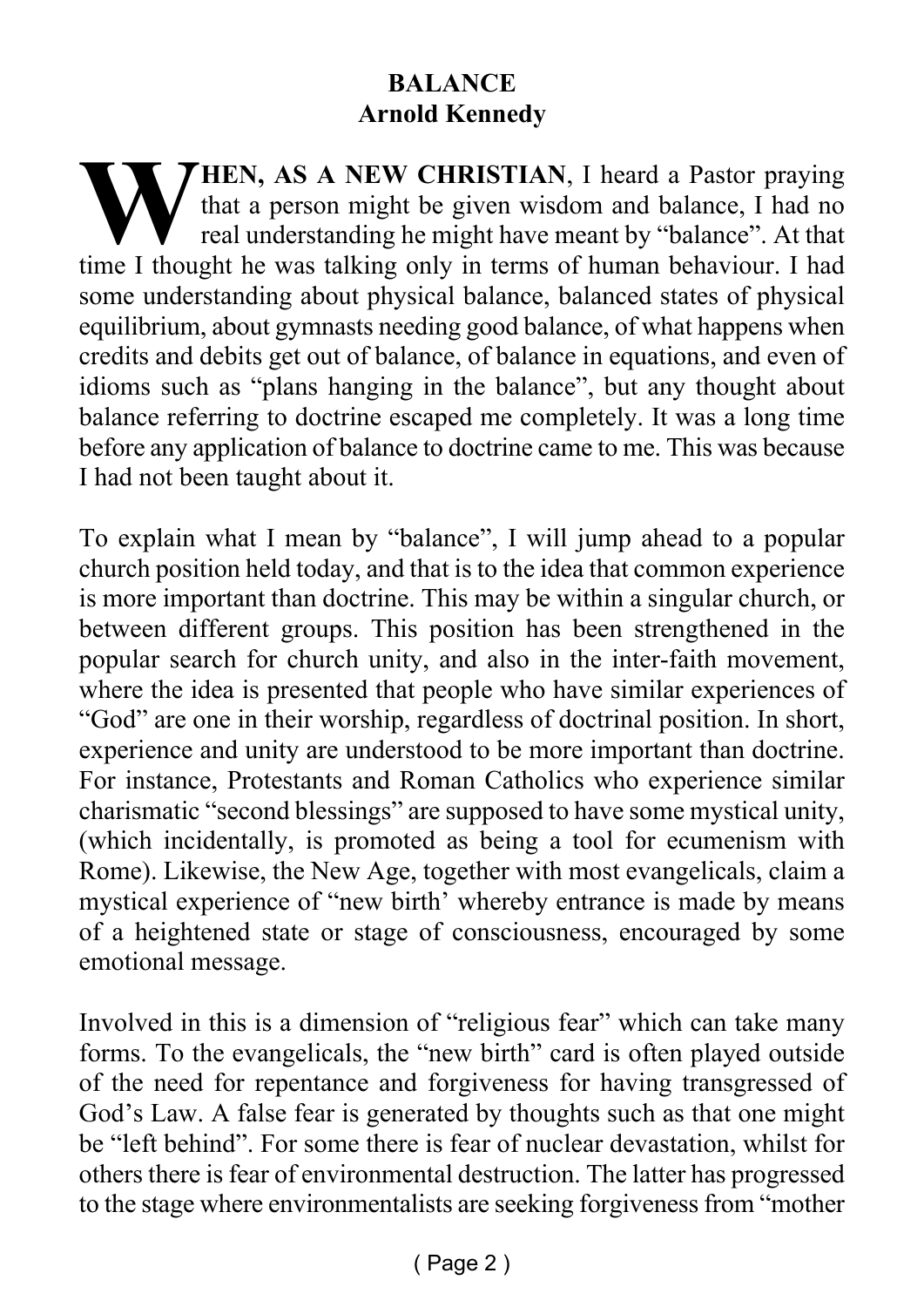earth" for man's abuse of the world's resources. Some even go as far as to say, *"Christ's atonement has reference to the environment".* There is more fear of "mother nature" than there is of God, by those who claim that nature and God are one.

They say, *"We believe that if nature forgives, so will God".* So nature and the environment together has become **"another God",** and sermons on the environment are not unknown amongst evangelical groups. To understand this we should look through all the many references in the Bible to **"other gods".** People with their particular **"other god"** still tend to band together, a banding which is normal human behaviour amongst people with common experience. Hosea 3:1 describes such as those, *"who look to other gods, and love flagons of wine".* (It is interesting how some things are associated together).

We can read a verse, which is taken only in environmental terms by some people.

**Rev. 11:18** *And the nations were angry, and thy wrath is come, and the time of the dead, that they should be judged, and that thou shouldest give reward unto thy servants the prophets, and to the saints, and them that fear thy name, small and great; and shouldest destroy them which destroy the earth.*

There is a moral sense to this verse. Did not God curse the earth for man's disobedience-(Gen. 3:17)? Man is destroying the earth because of disobedience to the one true God, and God is allowing it, but will remove the destroyers in His time. Environmental programs cannot solve the progress of the destruction of the earth. It is in the *"restitution of all things"* where the solution is to be found. As Peter says:

**Acts 3:19-21** *Repent ye therefore, and be converted, that your sins may be blotted out, when the times of refreshing shall come from the presence of the Lord; And he shall send Jesus Christ, which before was preached unto you: Whom the heaven must receive until the times of restitution of all*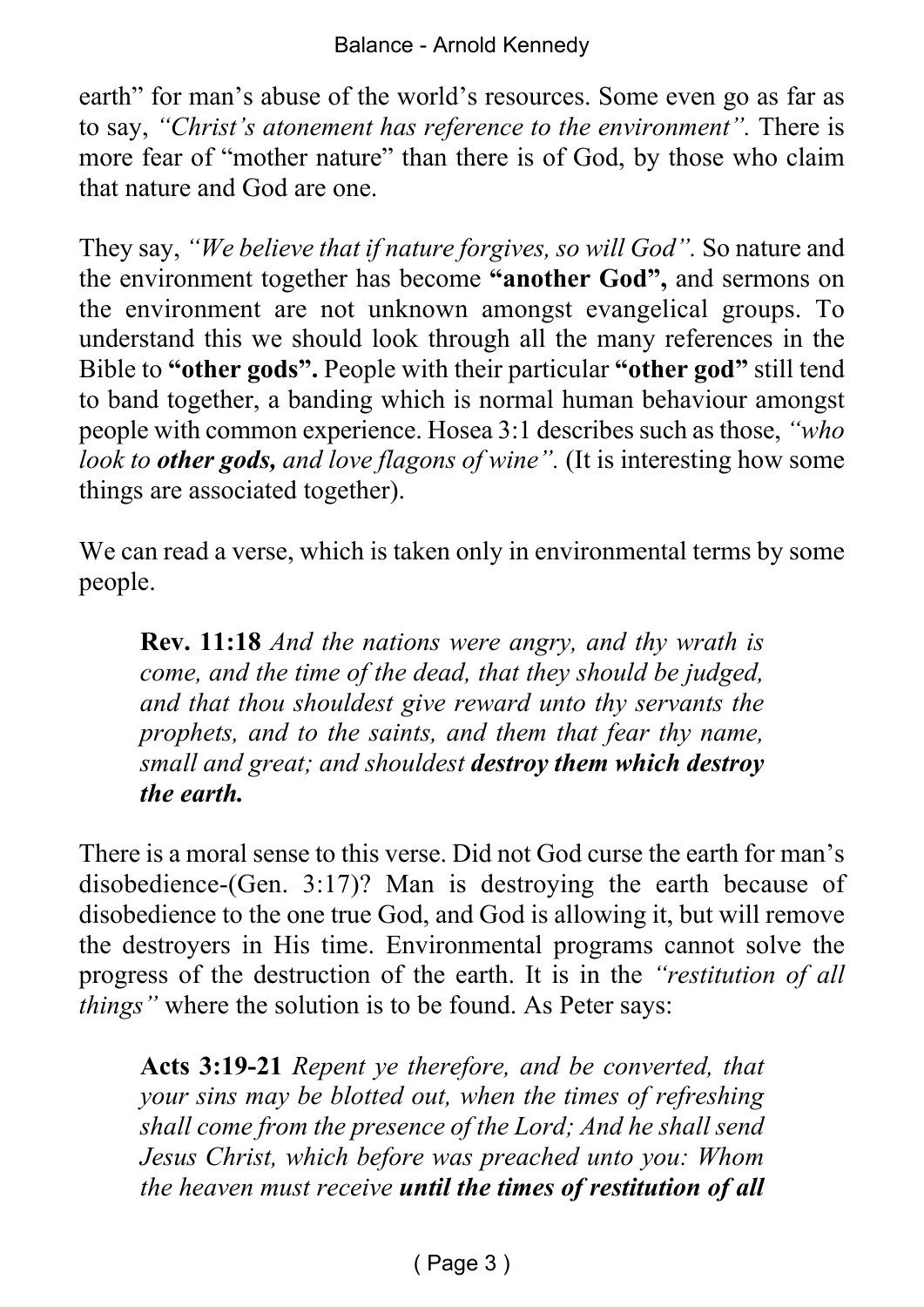*things, which God hath spoken by the mouth of all his holy prophets since the world began.*

Step one is repentance, and not just in the environmental area. The lack of understanding of what repentance really is, and what the consequences are, is one of the areas where we find a lack of balance in the churches. In 1 John 3:4 we can read a definition of what sin is, *"Whosoever committeth sin transgresseth also the law: for sin is the transgression of the law".* Therefore repentance must involve a commitment to not *"continue in sin that Grace may abound"-(Rom. 6:1).* It is hard to find any church willing to teach this rightly because they do not separate the different sections of the Law. They do not separate Talmudic Jewish law, the Law of God or law as a principle, when they handle the Word of God. They do not make the Biblical separation of the Jews ("from below") from Israelites ("from above"), as having different origins, and like things.

So what do they replace such issues with? Instead we find "feel good", user-friendly programs like Alpha, which are an attempt to *"make Christianity accessible to men and woman of today's culture",* (that is, to the permissive culture). In order to make people feel comfortable, the doctrine of what sin actually is, is played down almost totally. It has been said that, *"vows are too demanding for people today".* But without vows and commitment, there can be no balance. The churches present the Love of God but do not balance this by showing the true character of God as being Lawgiver and Righteous Judge, and that, *"The Lord shall judge his people. It is a fearful thing to fall into the hands of the living God"* –(**Heb. 10:30-31**).

From here we can view the popular church scene today, and it does not take long to see the above lack of balance. A visit to most church denominations such as the Baptists, Assemblies of God, many Presbyterians, Churches of Christ, and so on, will demonstrate a remarkable similarity in their form and order of "worship", so much so that often one would not know which denomination one was attending. The form of service is absolutely predictable, as is the milk diet of *"everyone love everyone"* (instead of "love each other"), which is presented. What is offered is emotional experience as being the source of commonality. The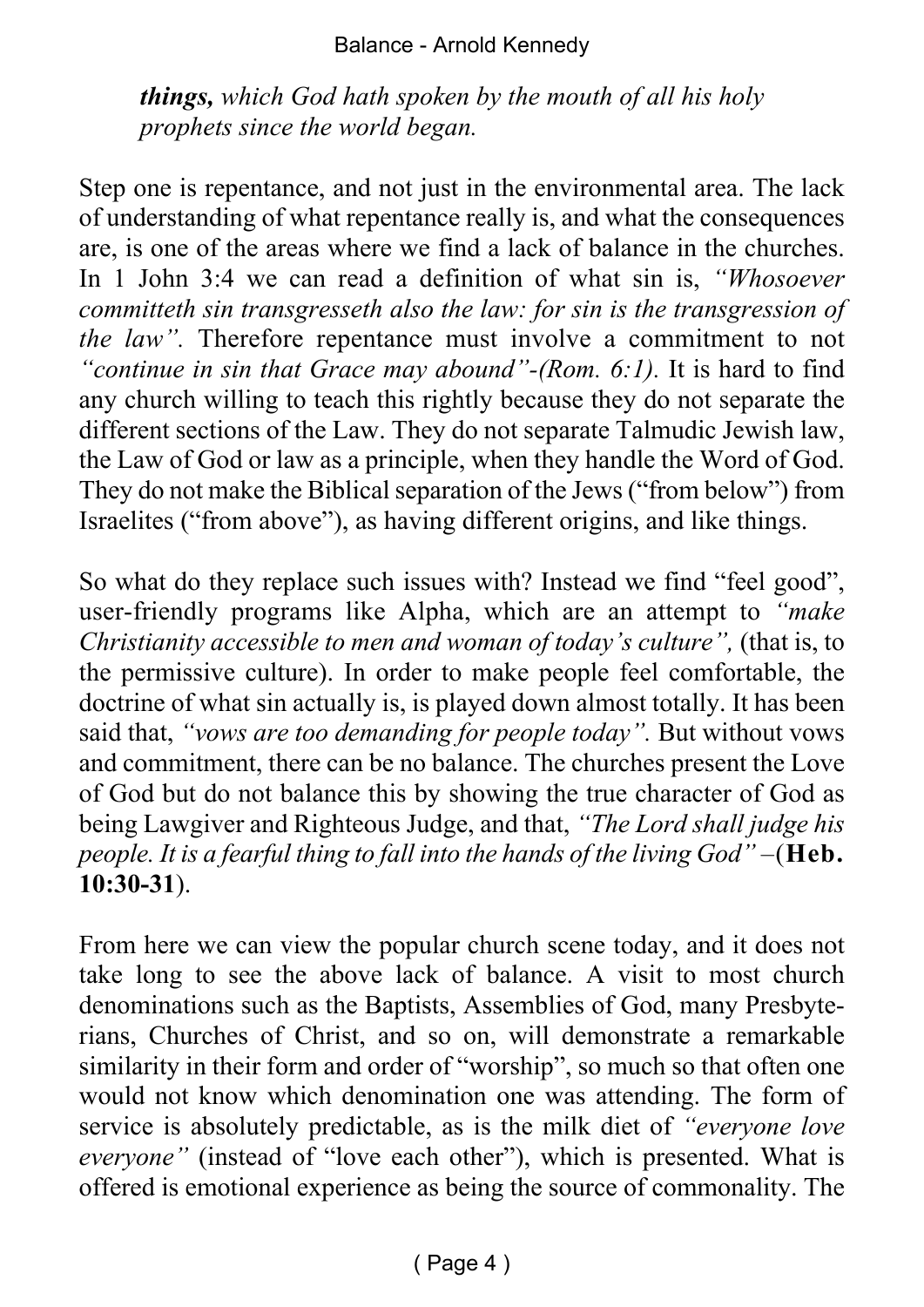addition of knowledge to virtue  $-$  (2 Peter 1:5) - is not encouraged because few can agree together, so agreement on emotion takes the place of knowledge, and the end of that idea is destruction. One does not have to probe very far to find many frustrated churchgoers who cannot find the answers they are looking for. They may hear about obedience, but what are they to obey in practical terms? Not being told, or being told wrongly, they know something is missing. Hosea goes on to tell us one place wherein lies a lack of balance:

**Hosea 4:6** *My people are destroyed for lack of knowledge: because thou hast rejected knowledge, I will also reject thee, that thou shalt be no priest to me: seeing thou hast forgotten the law of thy God, I will also forget thy children.*

Jesus confirms emphatically that true joy (emotion) is connected with obedience when He pointed out, *"If ye love Me, keep My commandments"*-(John 15:10). Jesus connected this with the emotion of joy. As long as emotion (or deception) is placed before doctrine, especially in regard to joy as it connects to the "law of the God", there will be lack of balance. Wrongly sourced emotion does not provide any right to the Tree of Life; there is a "doing" part!

**Rev. 22:14** *Blessed are they that do his commandments, that they may have right to the tree of life, and may enter in through the gates into the city.*

Churches do not teach the difference between "sin", "iniquity" or "uncleanness". Few longstanding church members can understand the difference in meaning between "salvation" and "redemption", and to whom only the latter can apply. Lack of making such distinctions makes for imbalance. Churches usually fail to differentiate between justification that is outside of Law-keeping, and sanctification that involves the Law of God. The Law certainly is "legalism" when it comes justification, but it is not when it comes to sanctification. Evangelicals emphasise the emotion of justification continually, but do not go on to, *"thy law is my delight*"-(Psalm 119:174). It is as if the entrance is supposed to be arriving, instead of being the start along a pathway. In effect, it is as if each member should act like a person who has gone through the marriage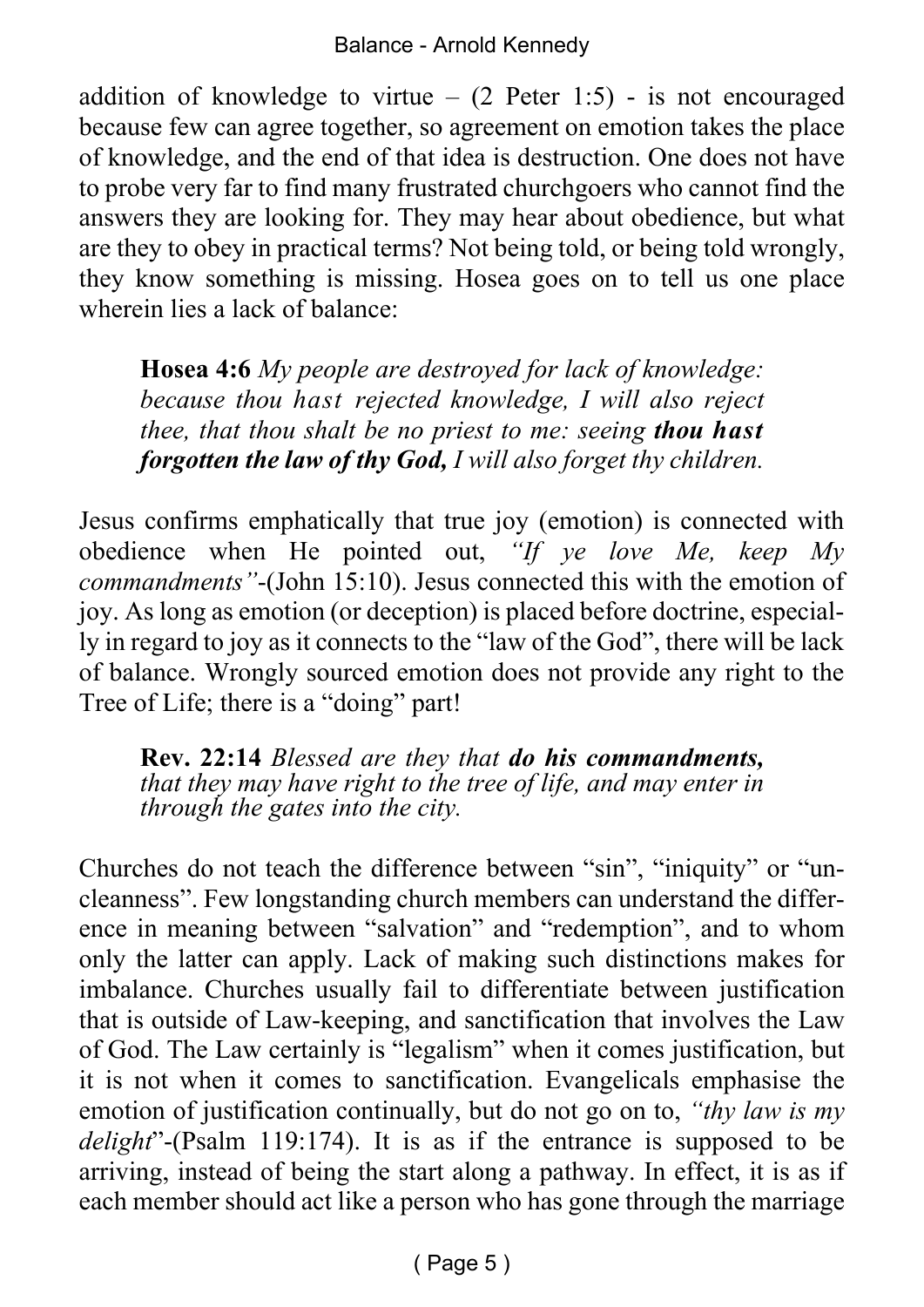ceremony, but who is never required to have to come to live like a married person. This is because they are told it is bondage to submit to the Husband who says in Jeremiah 3:14, *"Turn, O backsliding children, saith the LORD; for I am married unto you".*

In order to support this lack of balance, churches have developed a set of teachings many of which are invalid. For instance, the "new birth", which was mentioned above, is used as a mechanism which is supposed to make a person become one of God's people. Anyone who studies the tenses and words in the "born again" passage will soon enough find out that this confirms Matthew 1:21 where we read, *"And she shall bring forth a son, and thou shalt call his name JESUS: for he shall save his people from their sins",* that is that Jesus came to save those who were already His people before this. There is a raft of teachings which are wrong in application, thus providing a heavy imbalance.

Then there is the imbalance caused by emphasis on one particular doctrine. It is not teaching emphasis on one particular teaching that is wrong on its own, since there are many parts to the one body. Where this can be wrong is failure to recognise the principle of Colossians 1:18, *"And he is the head of the body, the church: who is the beginning, the firstborn from the dead; that in all things he might have the pre-eminence".* What use is there in holding to group loyalty, to a prophetical position, to a "National Message", to "Identity", or to teachings such as a "Rapture" doctrine, or to some creed, without giving Jesus pre-eminence, or first place in one's personal life? This lack of balance can be found not only in those in popular churches, but also in those who despise what they call "religious" churches, but who become unbalanced in a different direction themselves.

It is obedience that provides the balance. What Jesus says in Matthew 7:24-25 is not really heard in the heart, as it is seldom practised, *"Therefore whosoever heareth these sayings of mine, and doeth them, I will liken him unto a wise man, which built his house upon a rock: And the rain descended, and the floods came, and the winds blew, and beat upon that house; and it fell not: for it was founded upon a rock".* What does the "therefore" refer to? The verse above follows on from, *"And then will I profess unto them, I never knew you: depart from me, ye that work*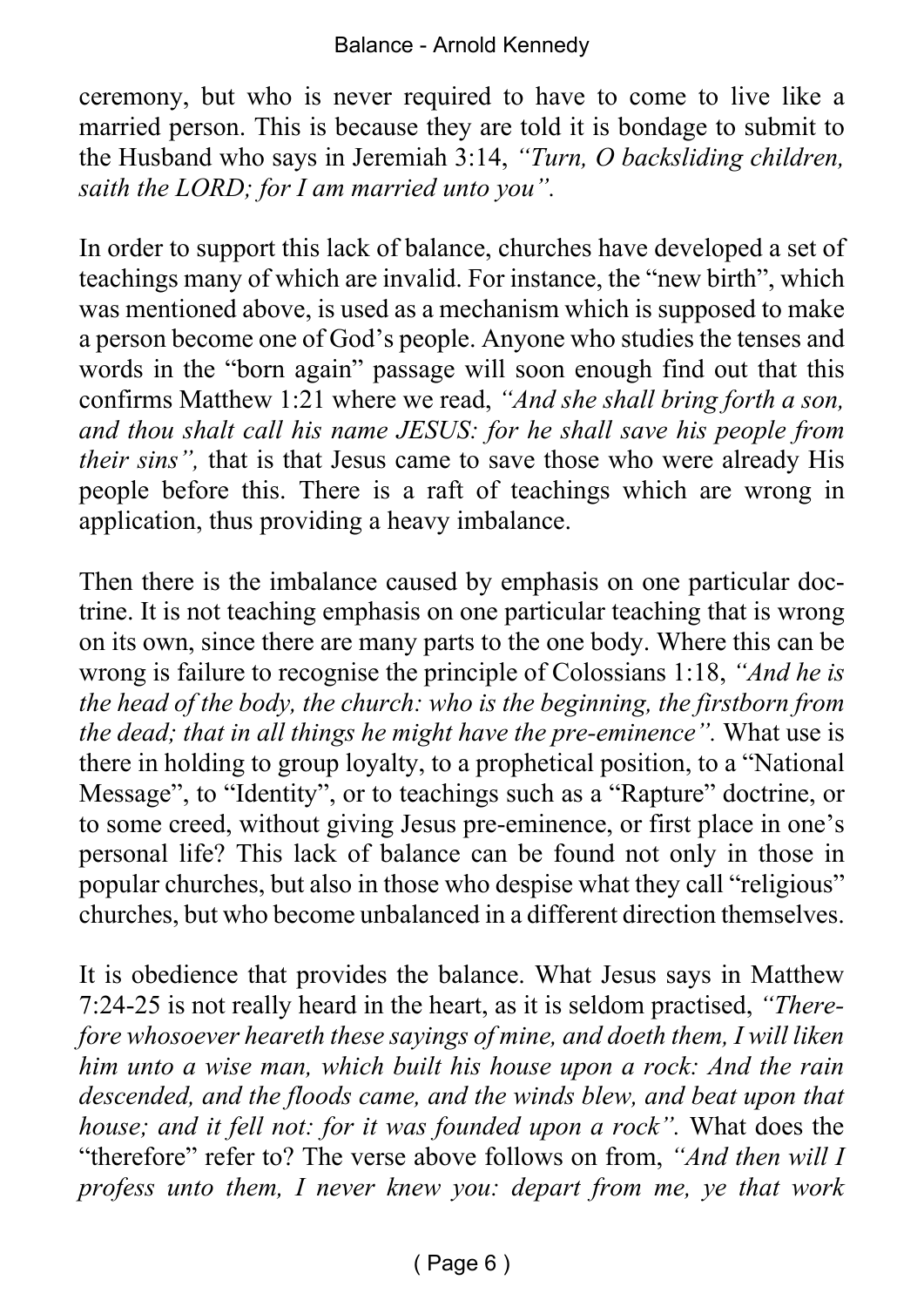*iniquity"*. "Iniquity" has an application to breaking what the New Testament refers to as, *"the commandments of God".* There is only one way to know balance and doctrine, this is as Jesus says, *"If any man will do his will, he shall know of the doctrine, whether it be of God, or whether I speak of myself".*

Unbalanced people who believe that having similar experiences of "God" are all one together in their worship regardless of doctrinal position, are deceived, as we are told, *"But be ye doers of the word, and not hearers only, deceiving your own selves*"- (**James 1:22**).